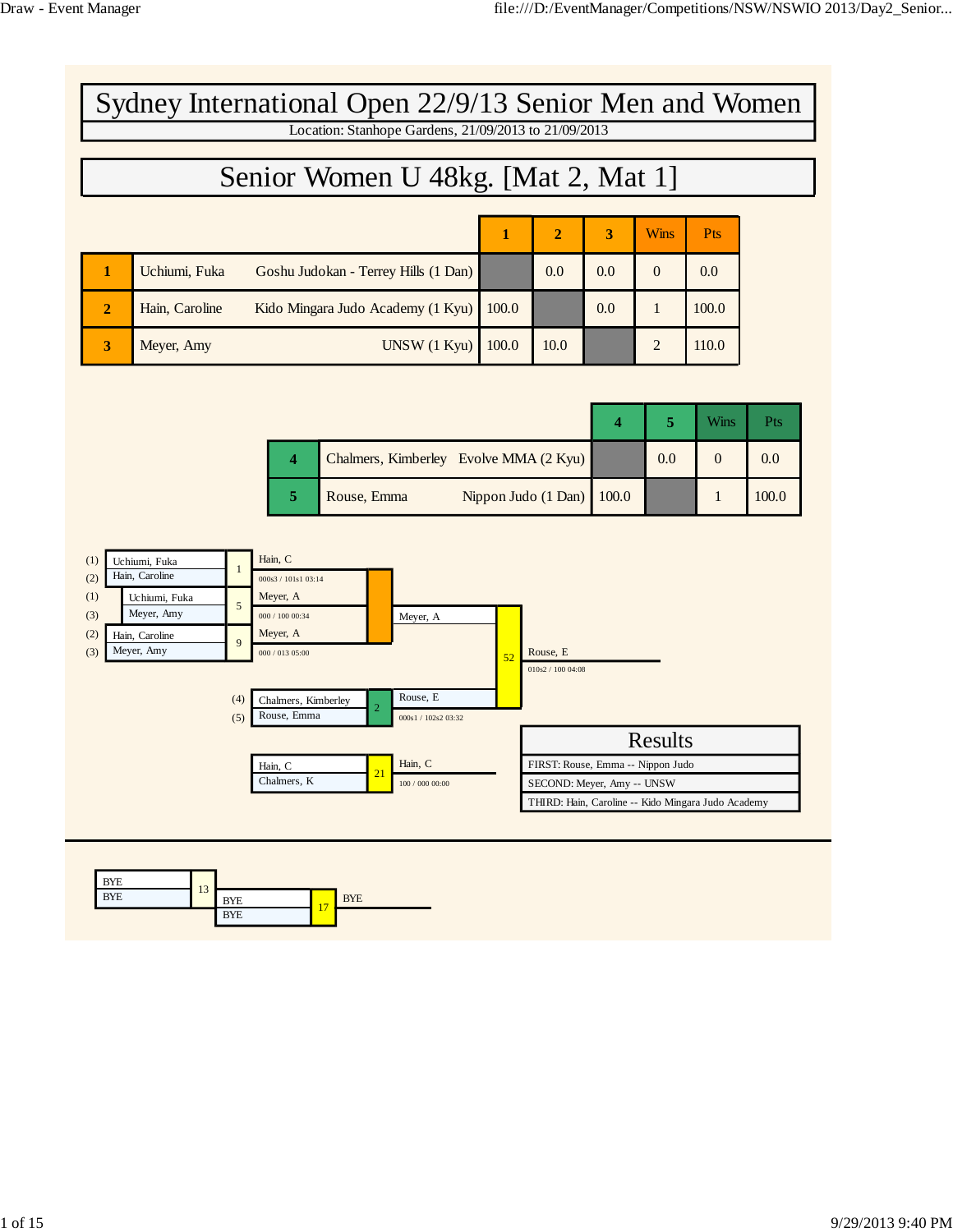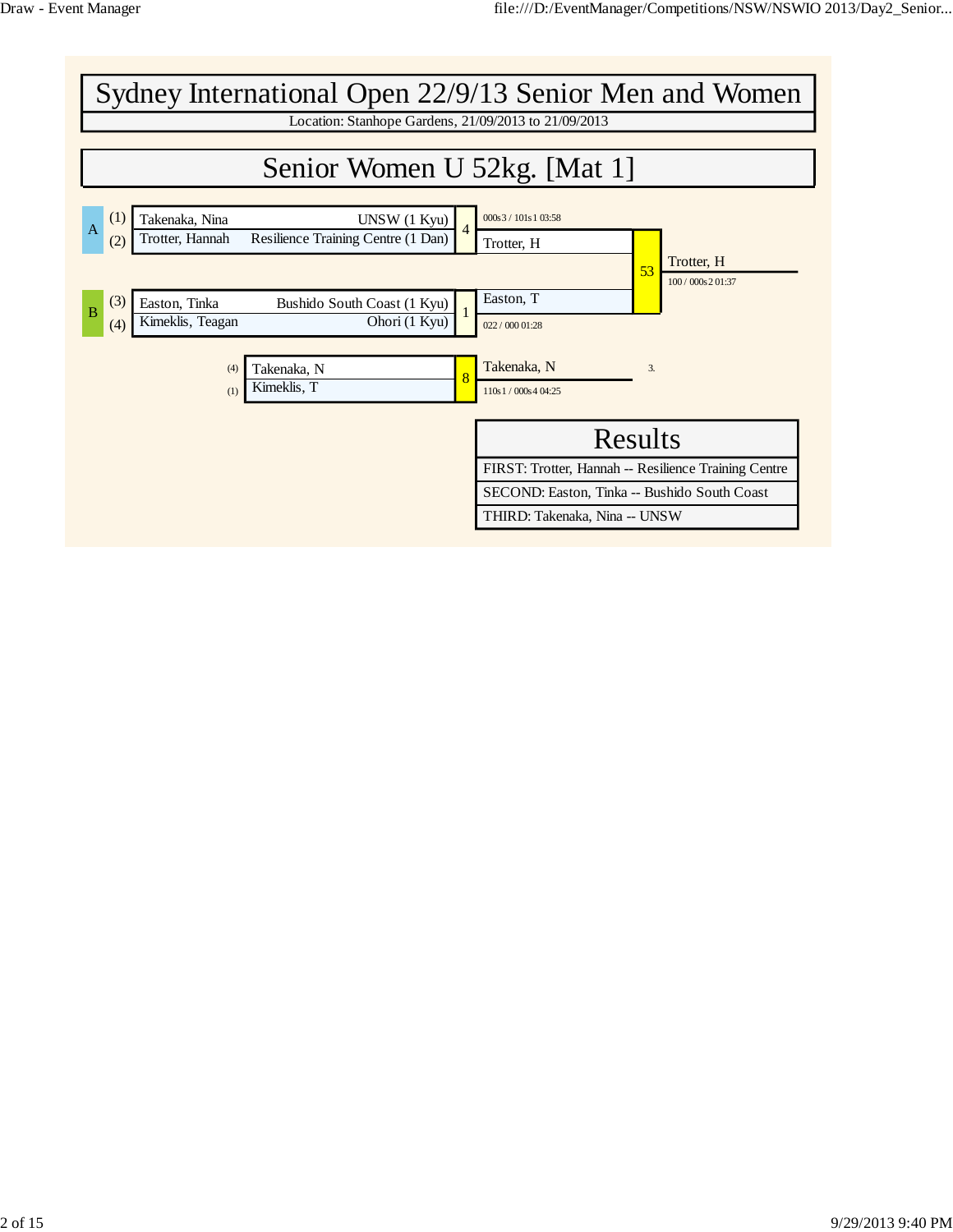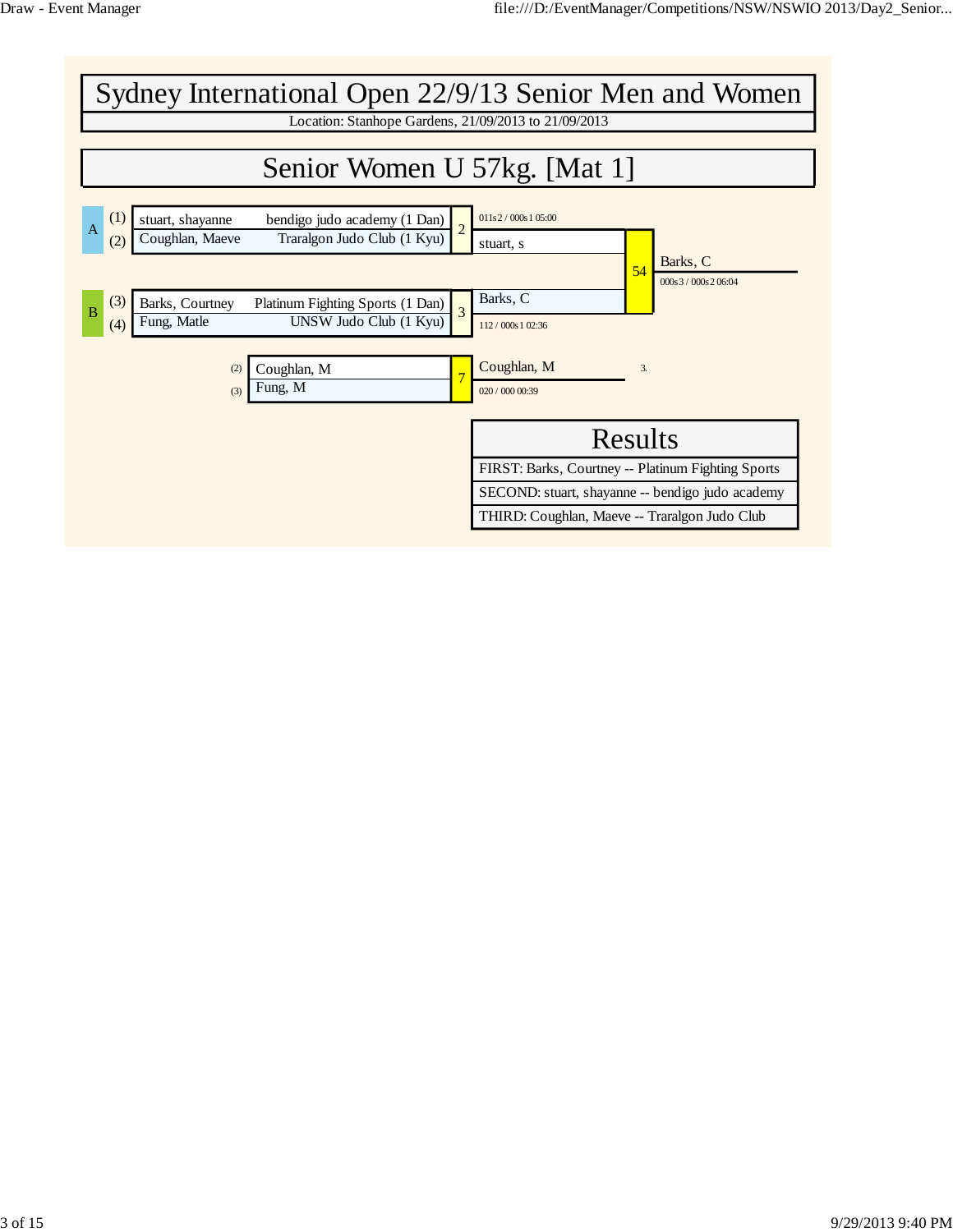

| A1             | Beunard, K  |     | 021s1 / 000 04:02 |      |                   |                     |    |
|----------------|-------------|-----|-------------------|------|-------------------|---------------------|----|
| A2             | Wright, H   | 11. | Beunard, K        |      | 021 / 000 02:52   |                     |    |
| B1             | <b>BYE</b>  | 10  | McIndoe, A        | 18   | Beunard, K<br>50  | Beunard, K          | 3. |
| B <sub>2</sub> | McIndoe, A  |     |                   | (16) | Girardi, J        | 111s2 / 000s2 03:41 |    |
|                |             |     |                   |      |                   |                     |    |
|                |             |     |                   |      |                   |                     |    |
| C1             | <b>BYE</b>  |     |                   |      |                   |                     |    |
| C <sub>2</sub> | Felton, S   | 12  | Felton, S         |      | 000 / 021s1 01:31 |                     |    |
| D1             | <b>BYE</b>  |     | Budiarto, M       | 19   | Budiarto, M       | Kelly, S            | 3. |
| D2             | Budiarto, M | 14  |                   | (15) | 51<br>Kelly, S    | 000s1 / 020s1 04:47 |    |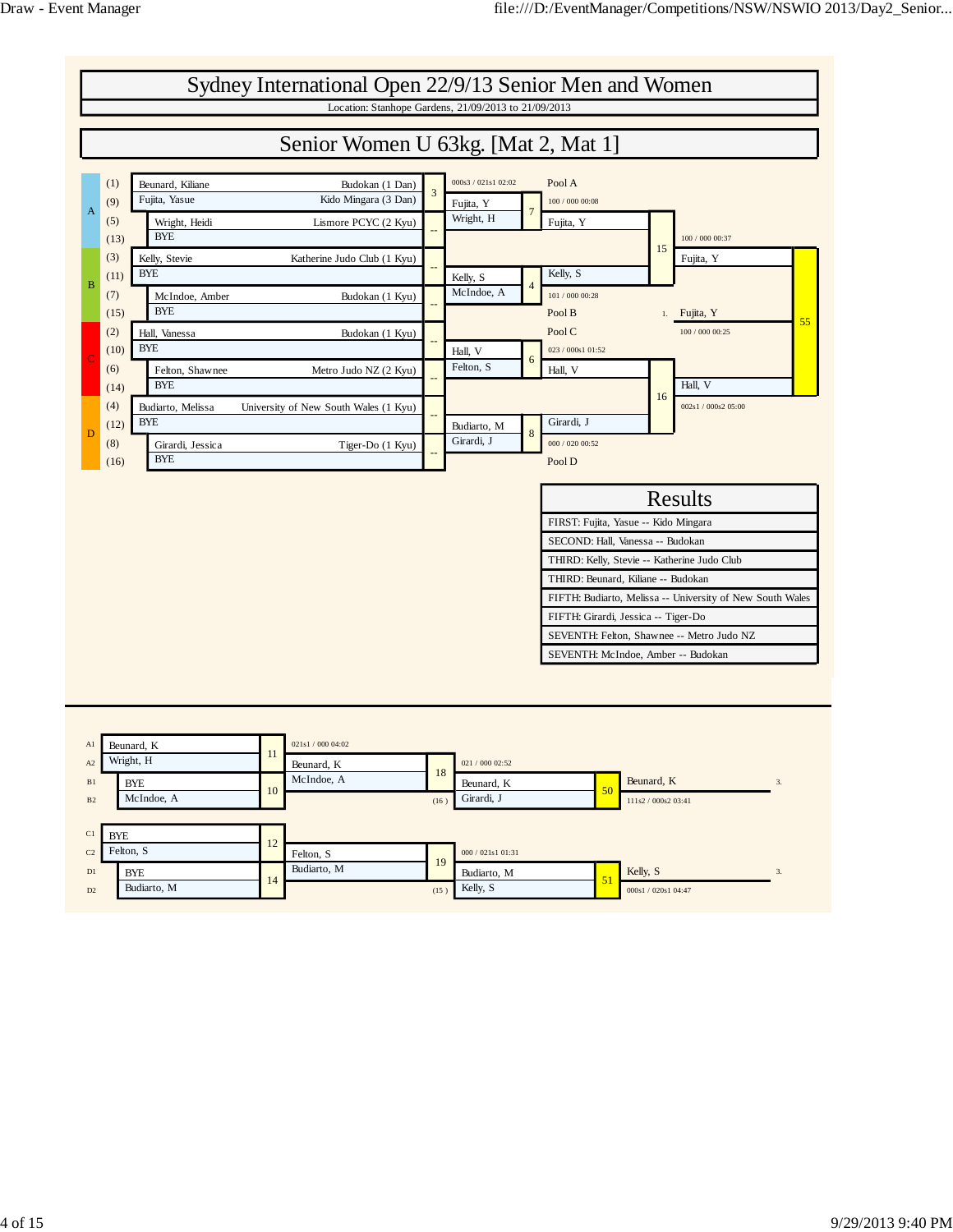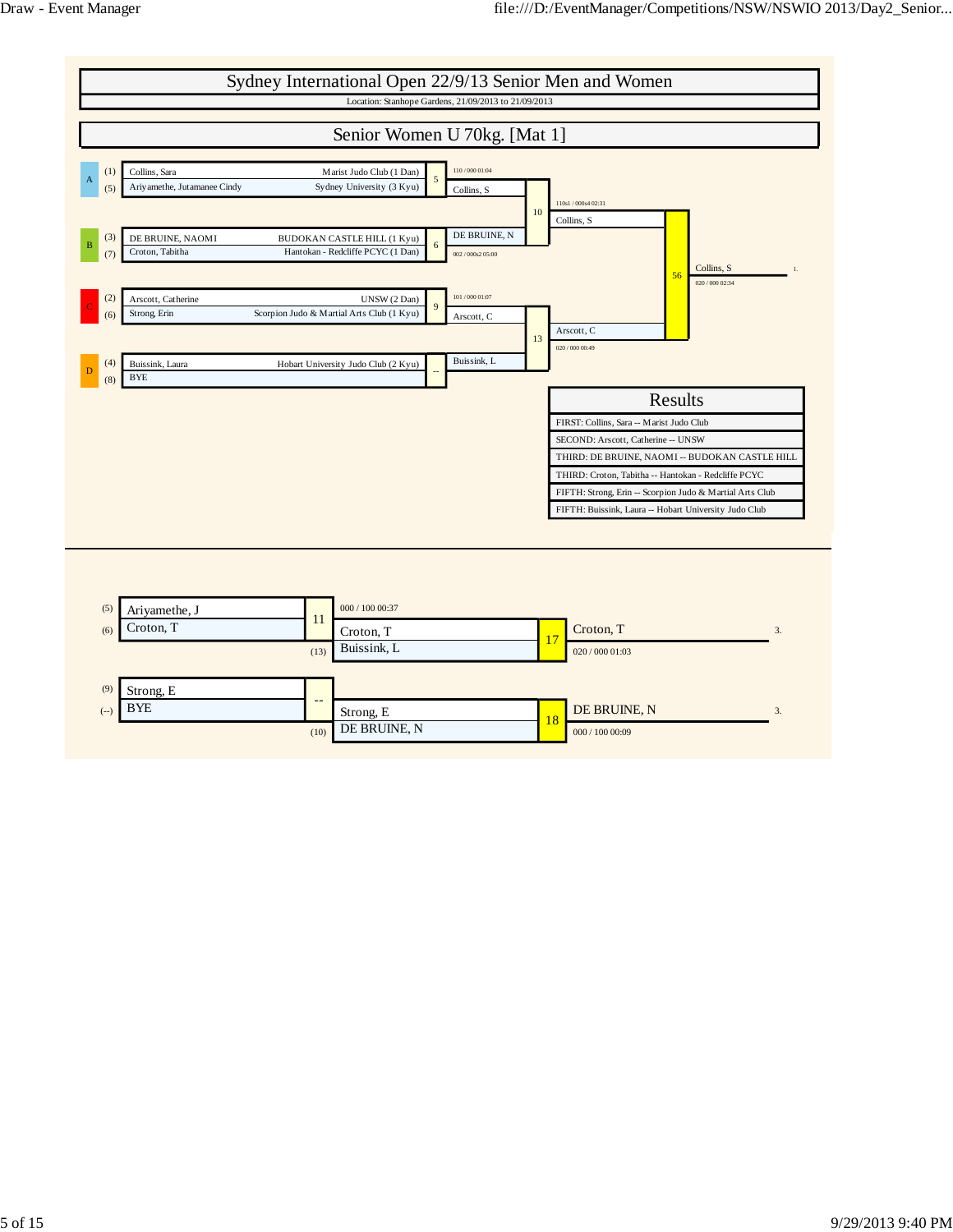| Sydney International Open 22/9/13 Senior Men and Women |                                                              |  |       |                |              |                |            |  |  |  |  |  |
|--------------------------------------------------------|--------------------------------------------------------------|--|-------|----------------|--------------|----------------|------------|--|--|--|--|--|
| Location: Stanhope Gardens, 21/09/2013 to 21/09/2013   |                                                              |  |       |                |              |                |            |  |  |  |  |  |
| Senior Women U 78kg. [Mat 1]                           |                                                              |  |       |                |              |                |            |  |  |  |  |  |
|                                                        |                                                              |  |       | $\overline{2}$ | $\mathbf{R}$ | <b>Wins</b>    | <b>Pts</b> |  |  |  |  |  |
|                                                        | Scorpion Judo Club (2 Kyu)<br>Herzog, Natalya                |  |       | 0.0            | 0.0          | $\Omega$       | 0.0        |  |  |  |  |  |
| $\overline{2}$                                         | UNSW judo club (3 Dan)<br>Giambelli, Miranda                 |  | 100.0 |                | 100.0        | $\overline{2}$ | 200.0      |  |  |  |  |  |
| 3                                                      | Lodin, Rebecca<br>Australian Budo and Sports Academy (3 Kyu) |  | 100.0 | 0.0            |              |                | 100.0      |  |  |  |  |  |

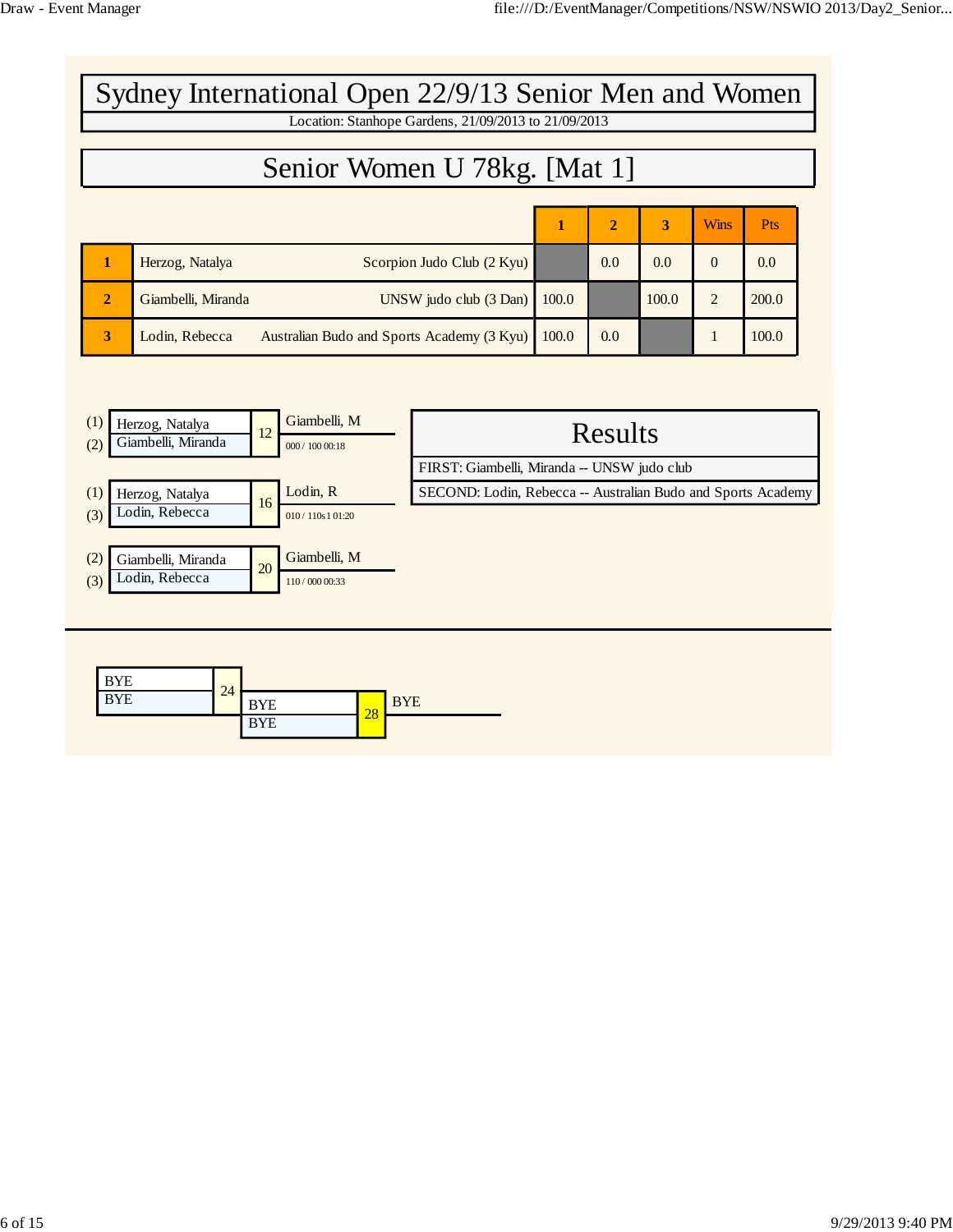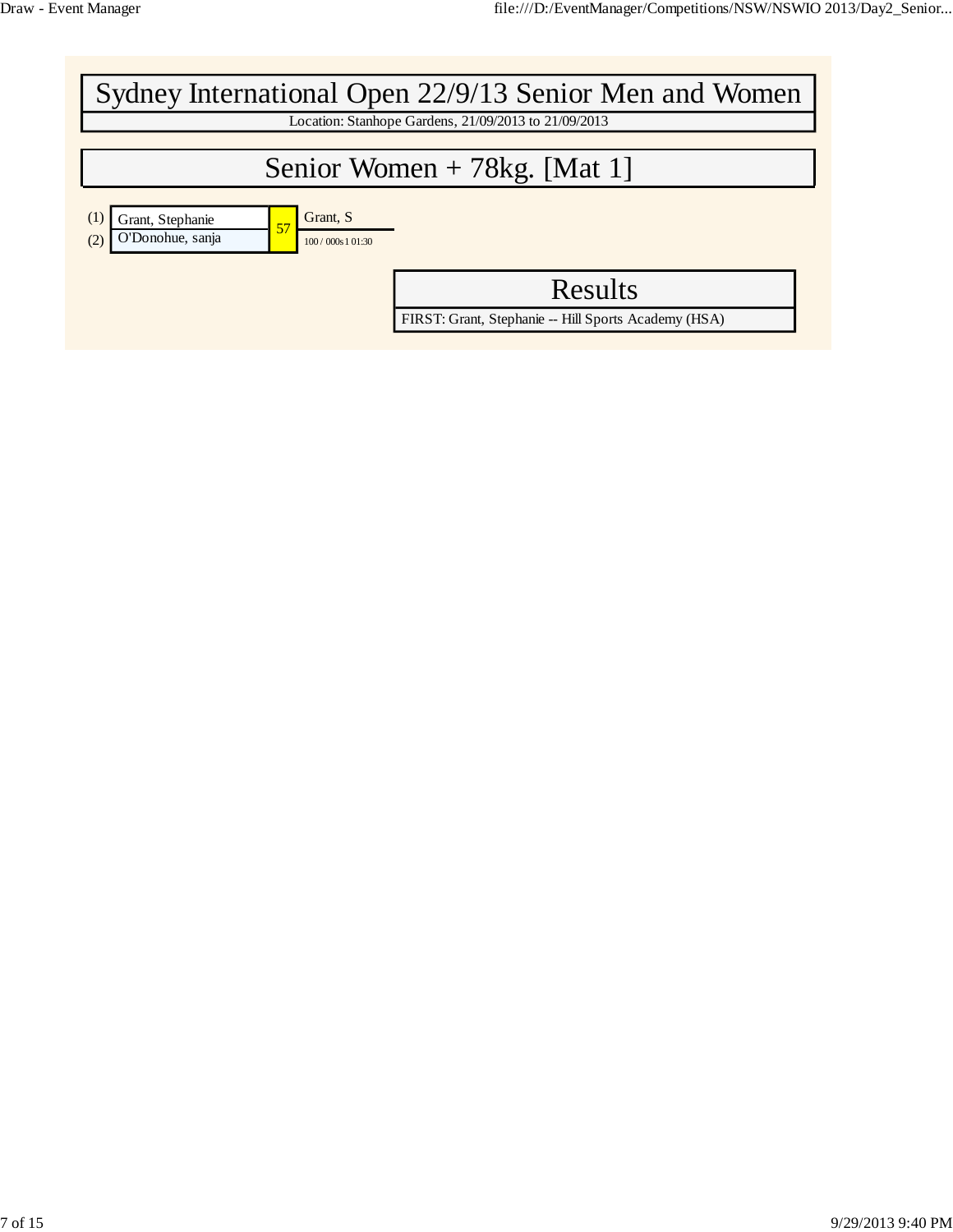

| A1             | Barks, M    | 9  | 000 / 021s1 04:32   |      |                     |    |                   |                  |
|----------------|-------------|----|---------------------|------|---------------------|----|-------------------|------------------|
| A2             | Jones, L    |    | Jones, L            | 38   | 000s1 / 021s2 03:21 |    |                   |                  |
| B1             | Hill, P     | 10 | Hill, P             |      | Hill, P             | 43 | Hill, P           | 3.               |
| B <sub>2</sub> | Mcindoe, K  |    | 100s2 / 000s2 06:03 | (34) | Chua, S             |    | 110 / 000 01:15   |                  |
|                |             |    |                     |      |                     |    |                   |                  |
| C1             | <b>BYE</b>  | 30 |                     |      |                     |    |                   |                  |
| C <sub>2</sub> | Da Silva, K |    | Da Silva, K         | 39   | 111 / 000 01:18     |    |                   |                  |
| D1             | <b>BYE</b>  | 8  | Edwards, C          |      | Da Silva, K         |    | Da Silva, K       | $\overline{3}$ . |
| D2             | Edwards, C  |    |                     | (31) | jolly, k            | 44 | 020 / 000s1 01:30 |                  |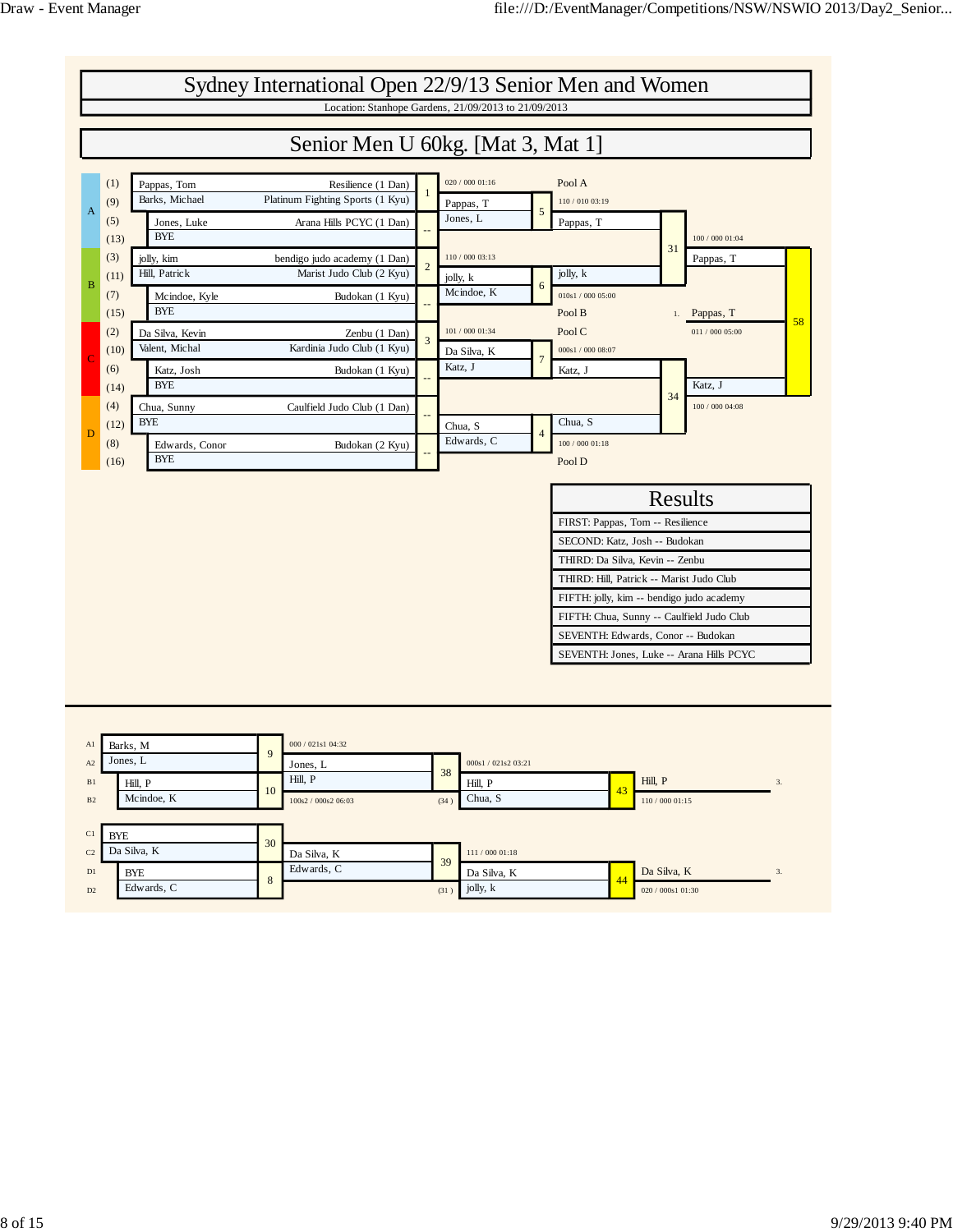

|                | Contains  | $\bigcap$ |                   |      | COUGHLO,          | 32 |                  |    |
|----------------|-----------|-----------|-------------------|------|-------------------|----|------------------|----|
| B <sub>2</sub> | Howes, A  | 23        | 100 / 000 00:18   | (27) | Kearney, P        |    | 100/000 00:00    |    |
|                |           |           |                   |      |                   |    |                  |    |
| C1             | Ryan, Z   | 24        | 000 / 100s1 00:20 |      |                   |    |                  |    |
| C <sub>2</sub> | Casas, N  |           | Casas, N          |      | 020s2 / 000 02:41 |    |                  |    |
| D1             | Akagi, N  | 25        | Forbes, N         | 29   | Casas, N          | 33 | Tidhar, N        | э. |
| D2             | Forbes, N |           | 000s1 / 103 03:01 | (26) | Tidhar, N         |    | 000s4 / 10101:35 |    |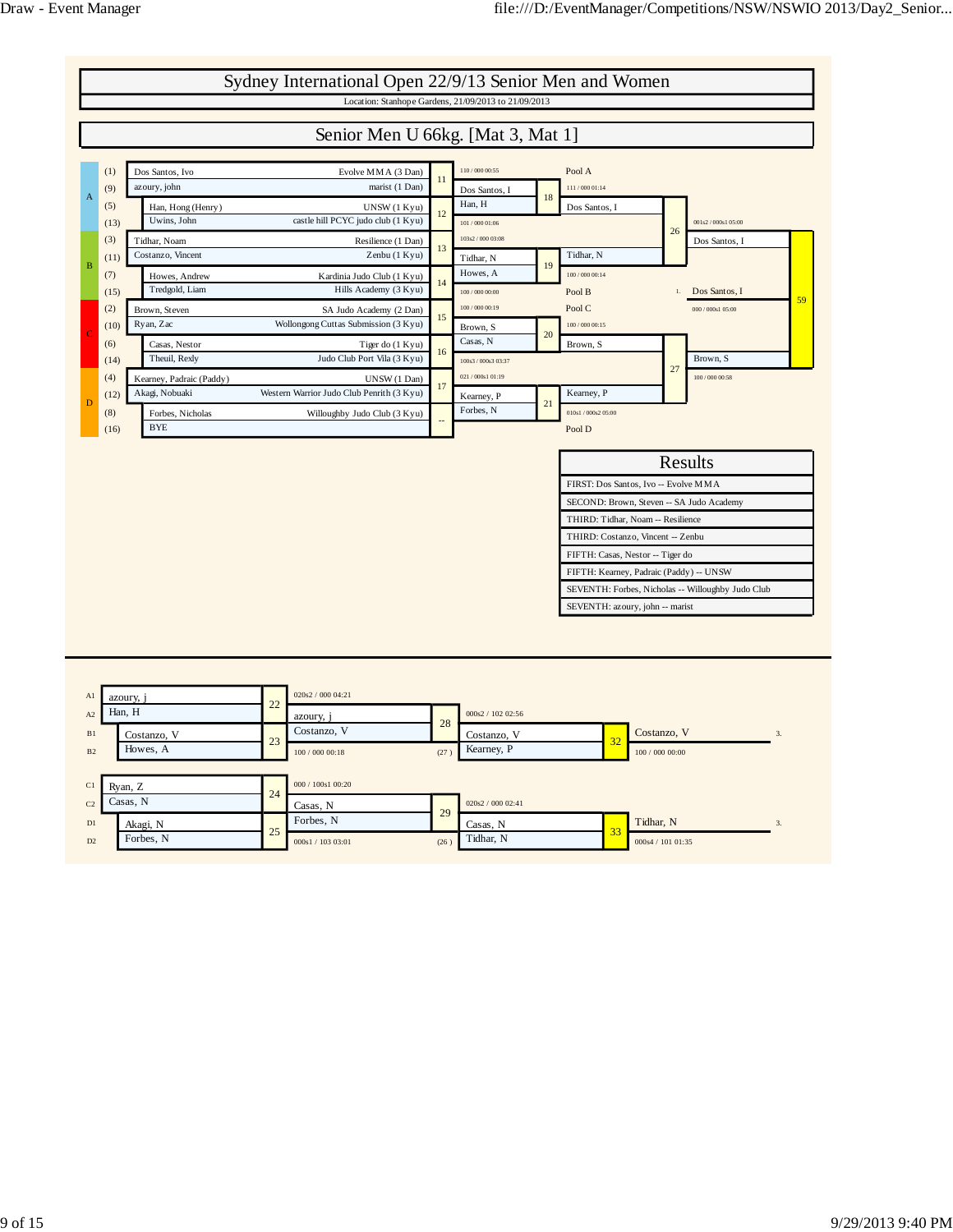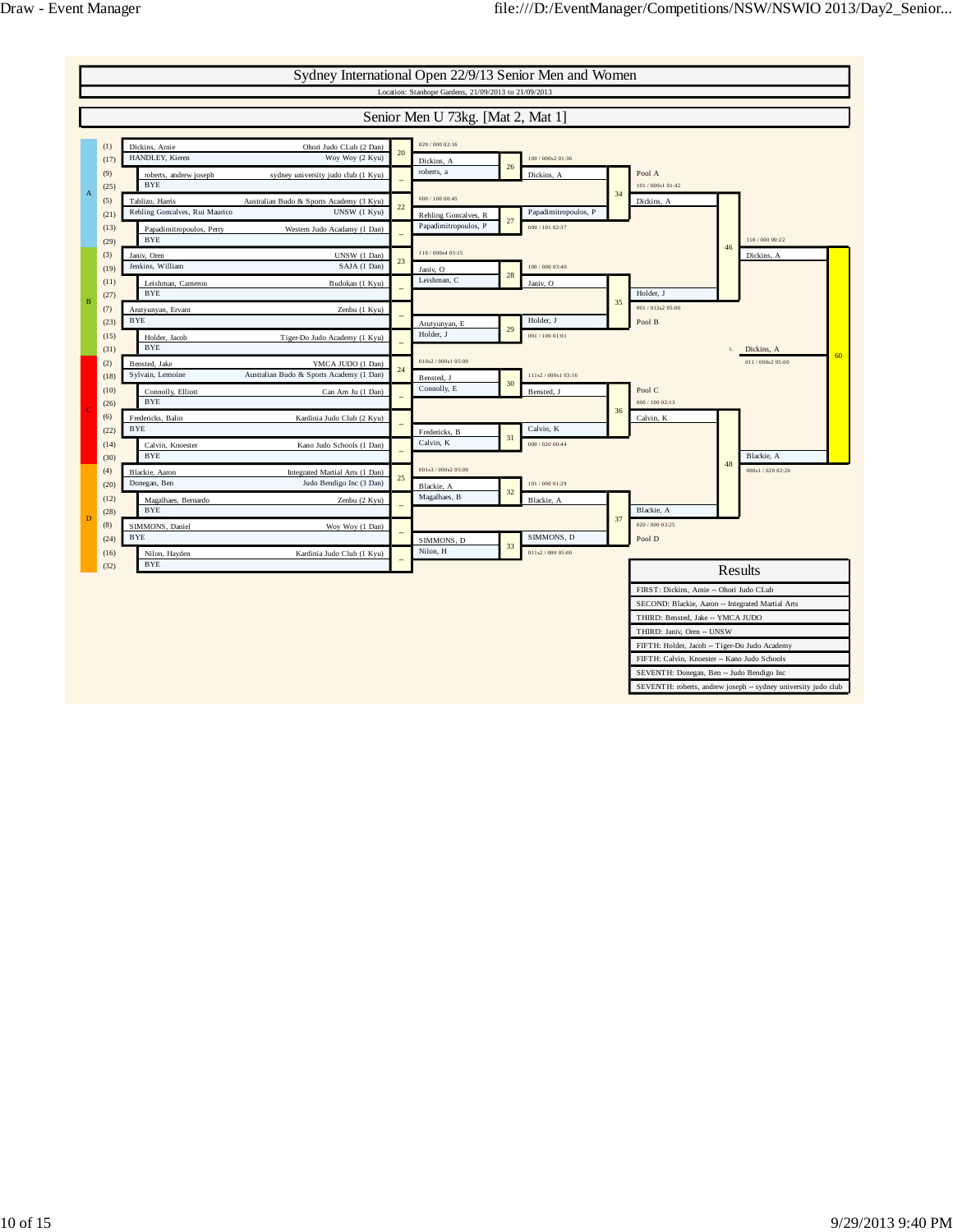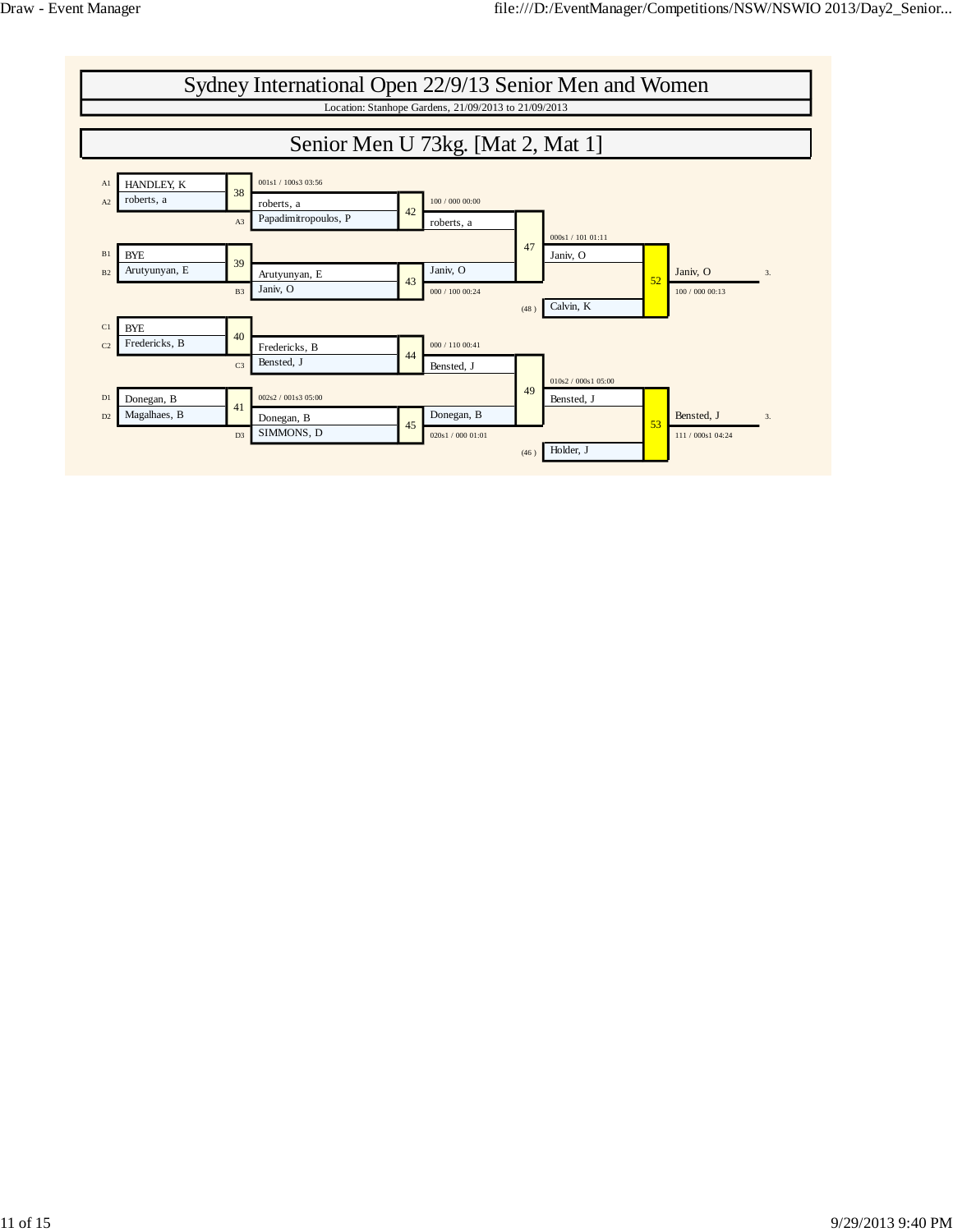

| A1             | Vukovich, R  | 29 | 100 / 000 00:00   |      |                 |    |                   |    |
|----------------|--------------|----|-------------------|------|-----------------|----|-------------------|----|
| A2             | Coughlan, E  |    | Vukovich, R       |      | 100 / 001 00:34 |    |                   |    |
| B1             | Fridey, M    | 30 | giannikos, v      | 35   | Vukovich, R     | 39 | Vukovich, R       | 3. |
| B <sub>2</sub> | giannikos, v |    | 002 / 110s1 03:54 | (34) | Zuvela, K       |    | 100 / 000 00:39   |    |
|                |              |    |                   |      |                 |    |                   |    |
| C1             | <b>BYE</b>   | 31 |                   |      |                 |    |                   |    |
| C <sub>2</sub> | McBain, A    |    | McBain, A         | 36   | 000 / 101 00:33 |    |                   |    |
| D1             | <b>BYE</b>   | 32 | Rogers, D         |      | Rogers, D       | 48 | Rogers, D         | 3. |
| D2             | Rogers, D    |    |                   | (33) | Bruce, D        |    | 021s1 / 000 01:19 |    |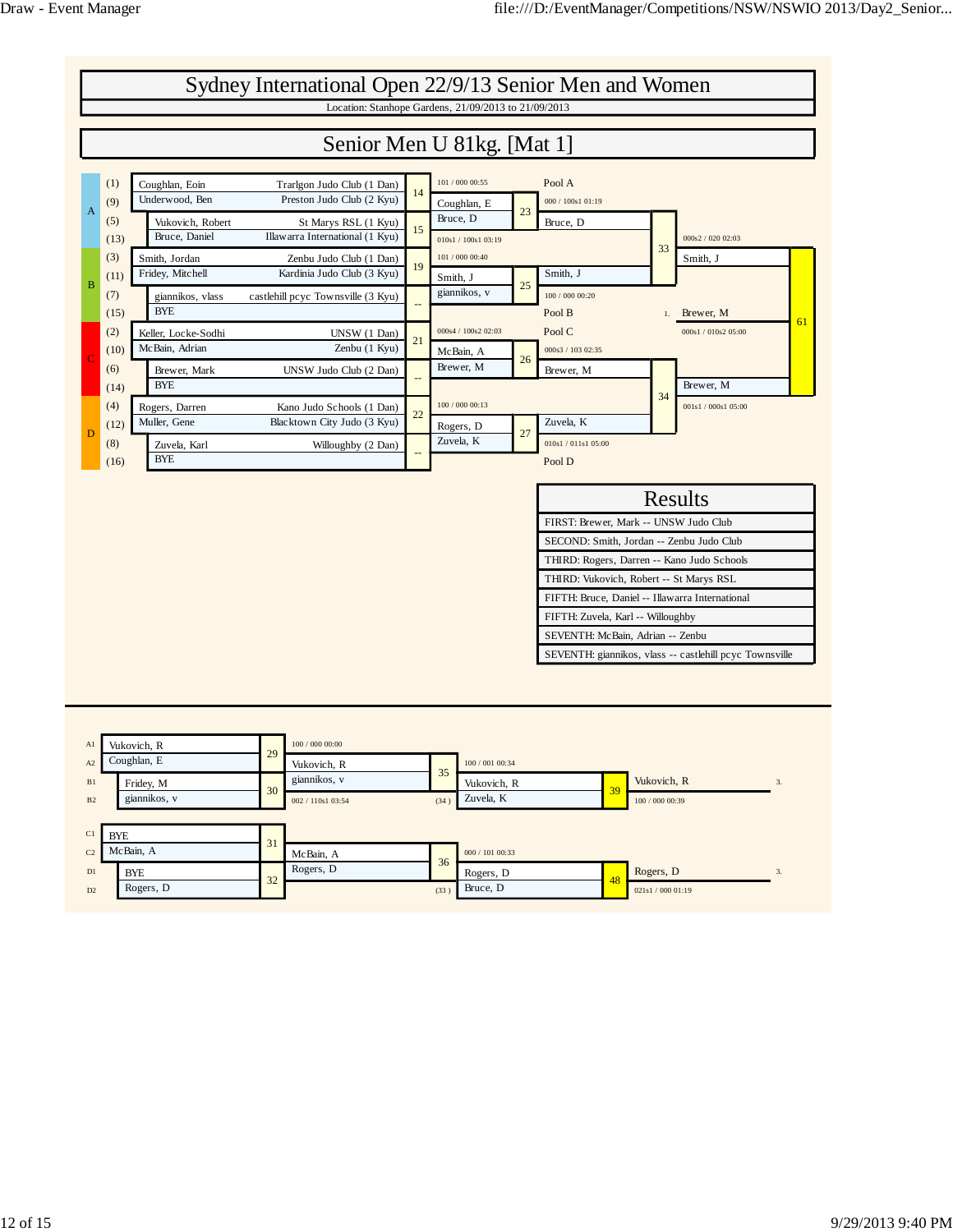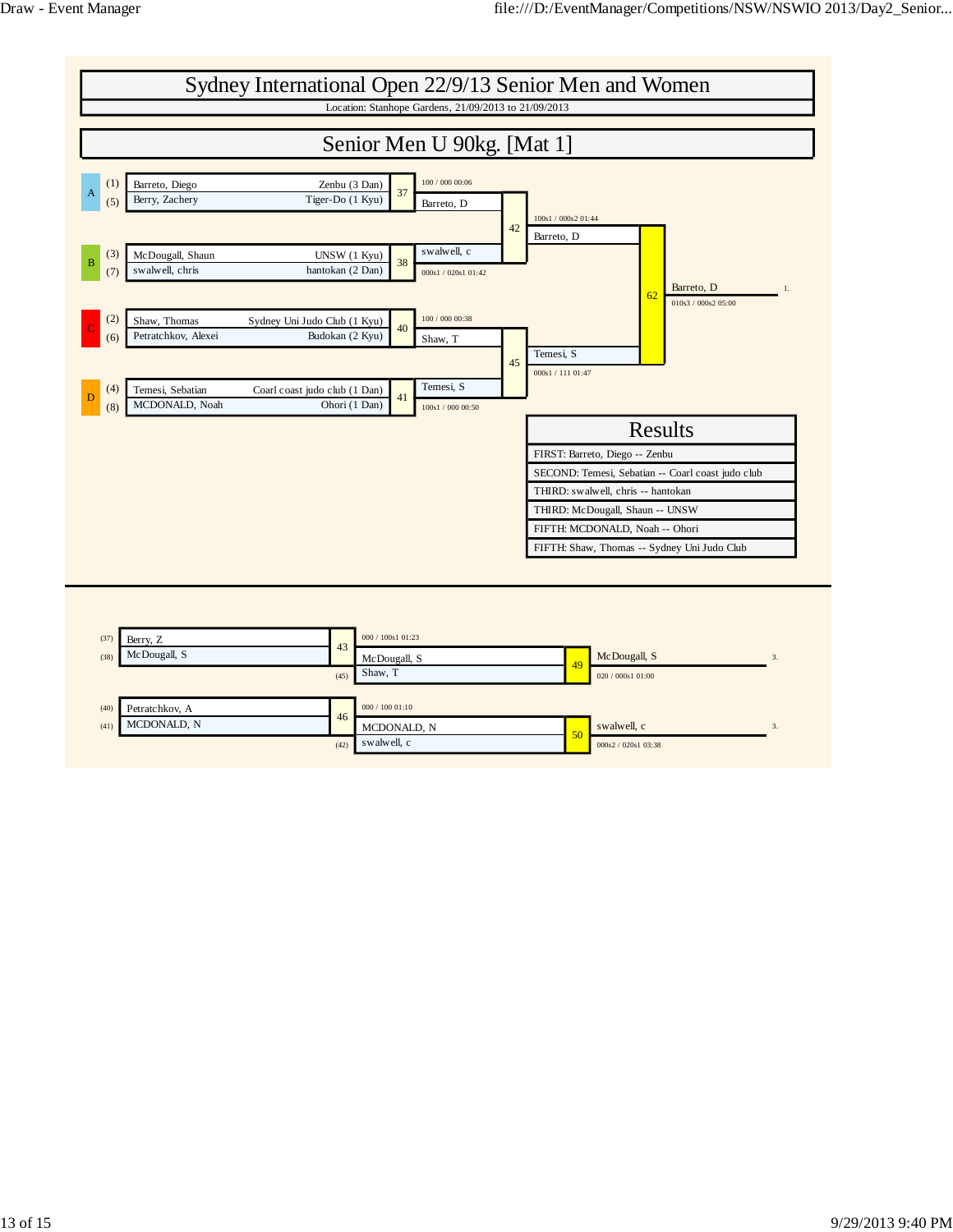

(40) Dimos, J 001s2/011s2 05:00